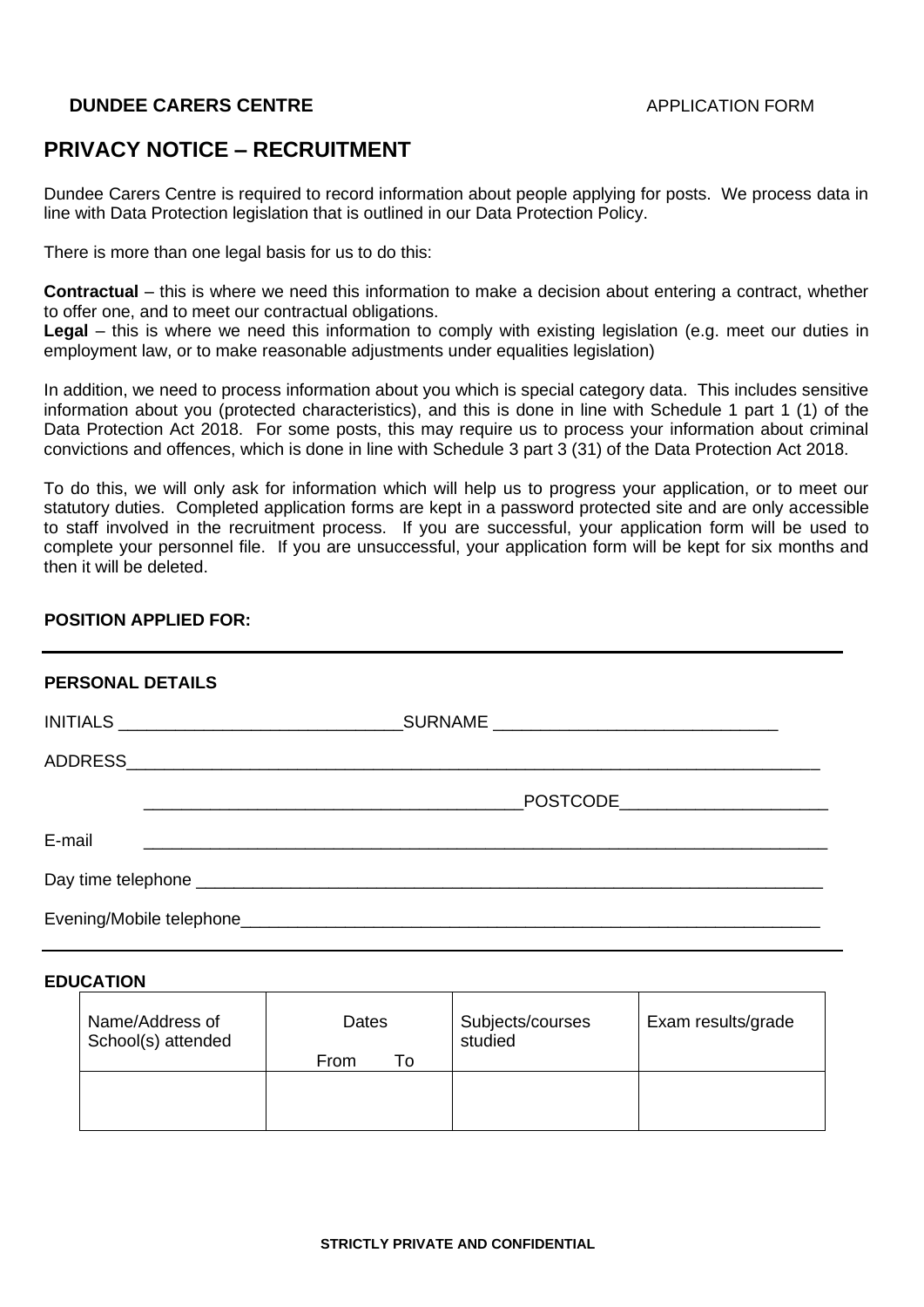# **FURTHER/HIGHER EDUCATION**

Please give details of all further education since leaving school.

| Name/Address of<br>College/University<br>attended | Dates<br>From<br>To | Subjects/courses<br>studied | Qualification gained |
|---------------------------------------------------|---------------------|-----------------------------|----------------------|
|                                                   |                     |                             |                      |
|                                                   |                     |                             |                      |
|                                                   |                     |                             |                      |

### **EMPLOYMENT HISTORY**

**Please list, with your current/most recent employer first, all the organisations by which you have been employed. (Include unpaid voluntary work)**

| <b>NAME AND ADDRESS OF CURRENT</b><br><b>EMPLOYER</b> | <b>DATES</b><br><b>FROM/TO</b> | POSITION HELD AND DUTIES<br><b>CARRIED OUT</b> | <b>REASON FOR</b><br><b>LEAVING</b> |
|-------------------------------------------------------|--------------------------------|------------------------------------------------|-------------------------------------|
|                                                       |                                |                                                |                                     |
|                                                       |                                |                                                |                                     |
|                                                       |                                |                                                |                                     |
|                                                       |                                |                                                |                                     |
|                                                       |                                |                                                |                                     |
|                                                       |                                |                                                |                                     |
|                                                       |                                |                                                |                                     |
|                                                       |                                |                                                |                                     |
|                                                       |                                |                                                |                                     |
|                                                       |                                |                                                |                                     |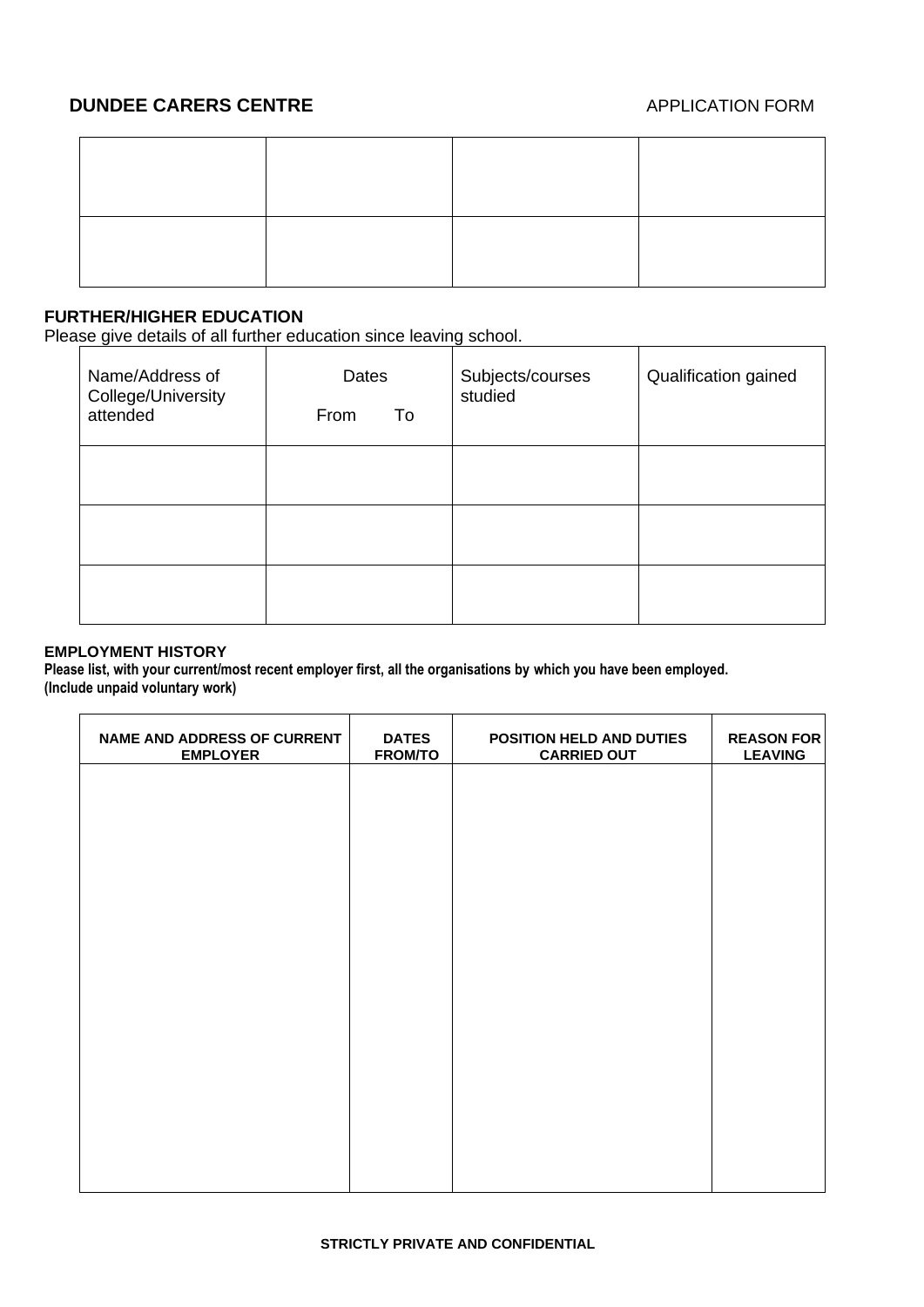| <b>NAME AND ADDRESS OF</b><br><b>PREVIOUS EMPLOYER (S)</b> | <b>DATES</b><br><b>FROM/TO</b> | POSITION HELD AND DUTIES<br><b>CARRIED OUT</b> | <b>REASON FOR</b><br><b>LEAVING</b> |
|------------------------------------------------------------|--------------------------------|------------------------------------------------|-------------------------------------|
|                                                            |                                |                                                |                                     |
|                                                            |                                |                                                |                                     |
|                                                            |                                |                                                |                                     |
|                                                            |                                |                                                |                                     |
|                                                            |                                |                                                |                                     |
|                                                            |                                |                                                |                                     |
|                                                            |                                |                                                |                                     |
|                                                            |                                |                                                |                                     |
|                                                            |                                |                                                |                                     |
|                                                            |                                |                                                |                                     |
|                                                            |                                |                                                |                                     |

## **TRAINING**

**Please give details of training which you have undertaken and the qualification gained.**

| <b>TRAINING</b><br>(DESCRIPTON) | <b>DATES</b><br><b>FROM/TO</b> | <b>QUALIFICATION GAINED</b> | <b>PROFESSIONAL</b><br><b>BODY</b> |
|---------------------------------|--------------------------------|-----------------------------|------------------------------------|
|                                 |                                |                             |                                    |
|                                 |                                |                             |                                    |
|                                 |                                |                             |                                    |
|                                 |                                |                             |                                    |
|                                 |                                |                             |                                    |
|                                 |                                |                             |                                    |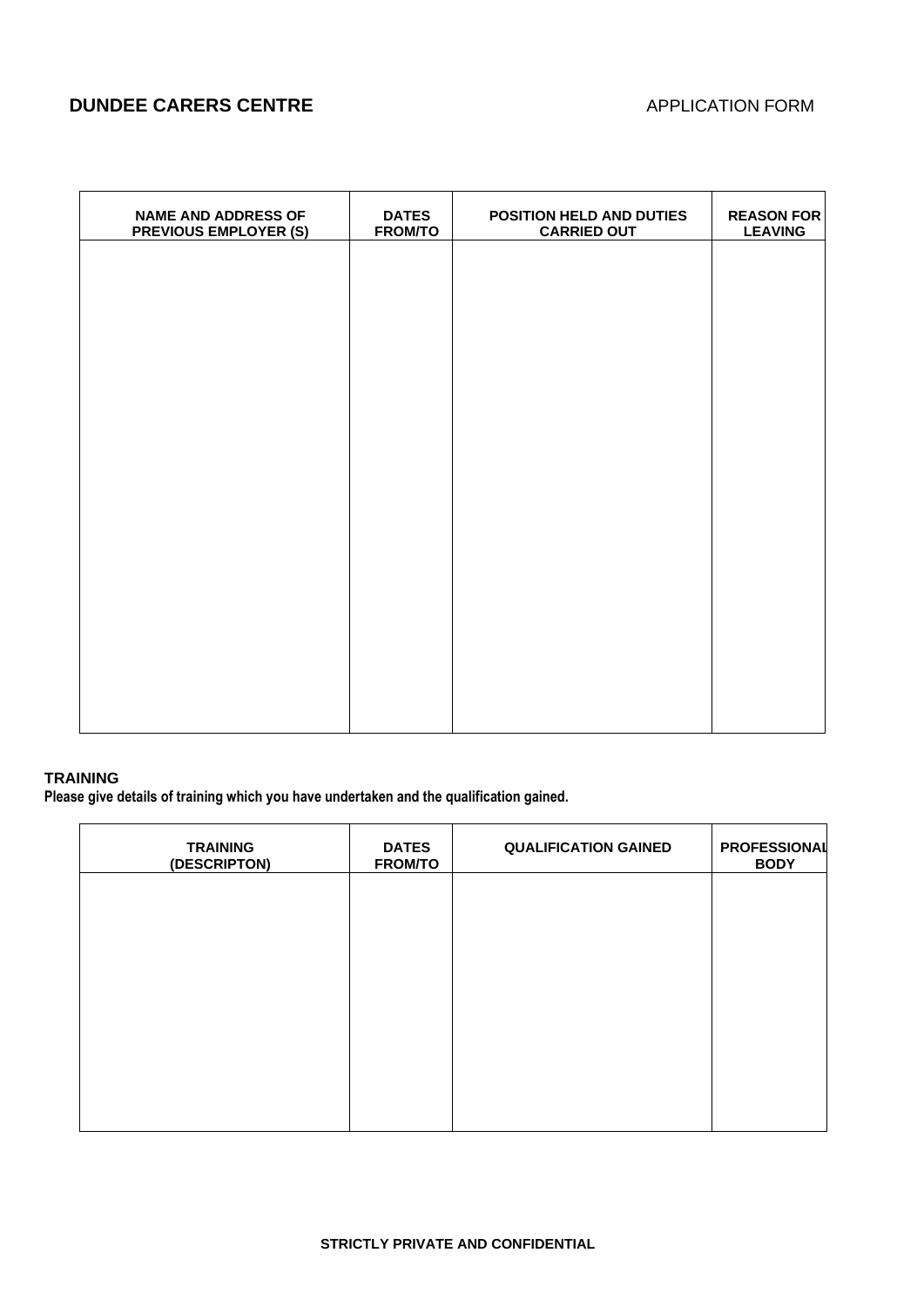## **HOBBIES AND INTERESTS**

**Please outline your hobbies and interests**

#### **SUPPORTING INFORMATION**

**This section is to give specific information in support of your application. You must be able to demonstrate on this application form and at interview, if called, that you can satisfy the essential aspects of the Person Specification. (Please continue on a separate sheet if necessary)**